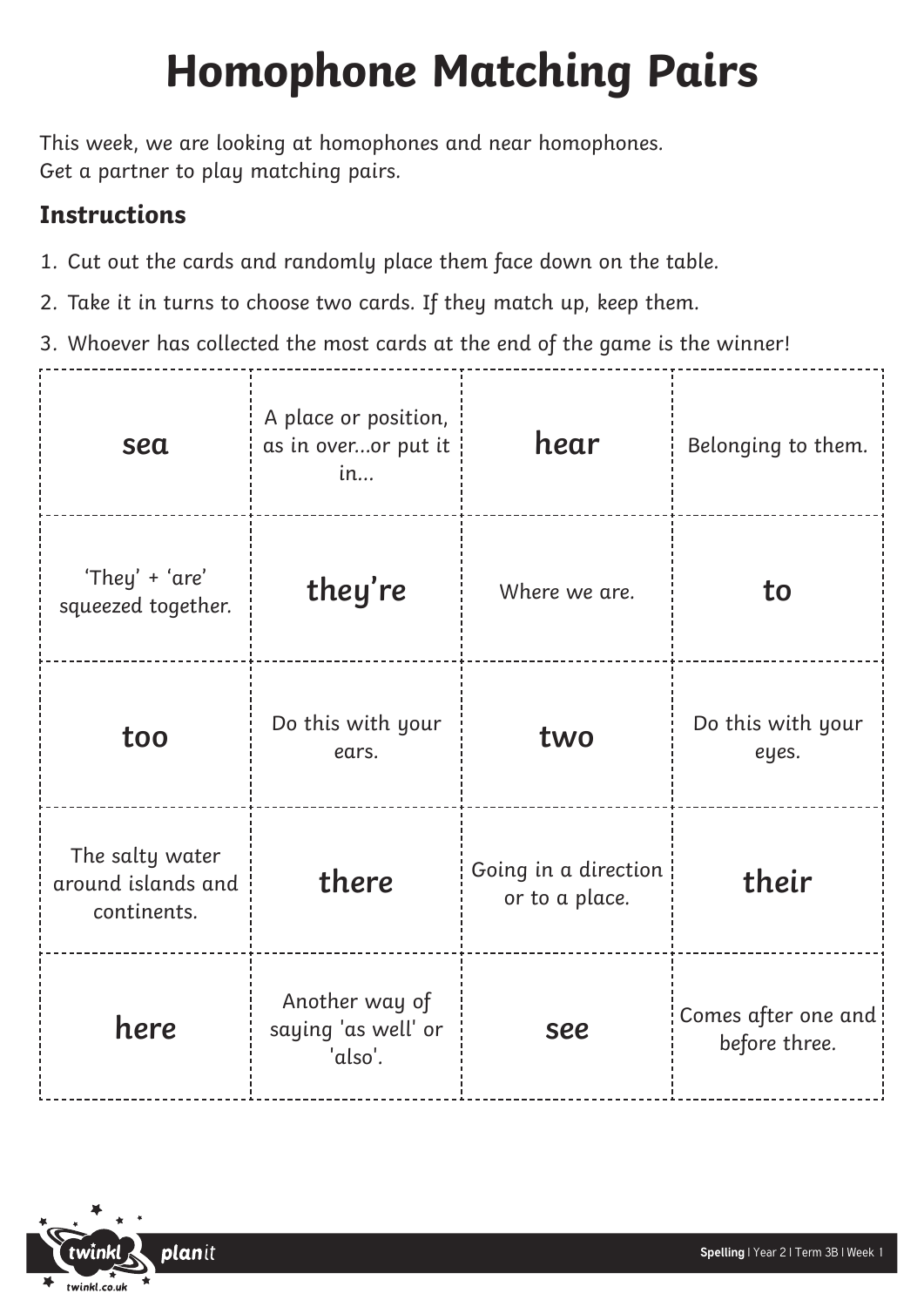## **Homophone Matching Pairs**

| Challenge Task                                                      |      |
|---------------------------------------------------------------------|------|
| Can you match the homophones. Choose a pair to write in a sentence. |      |
| hour                                                                | by   |
| eye                                                                 | dear |
| bye                                                                 | our  |
| deer                                                                |      |
|                                                                     |      |
|                                                                     |      |
|                                                                     |      |
|                                                                     |      |
|                                                                     |      |